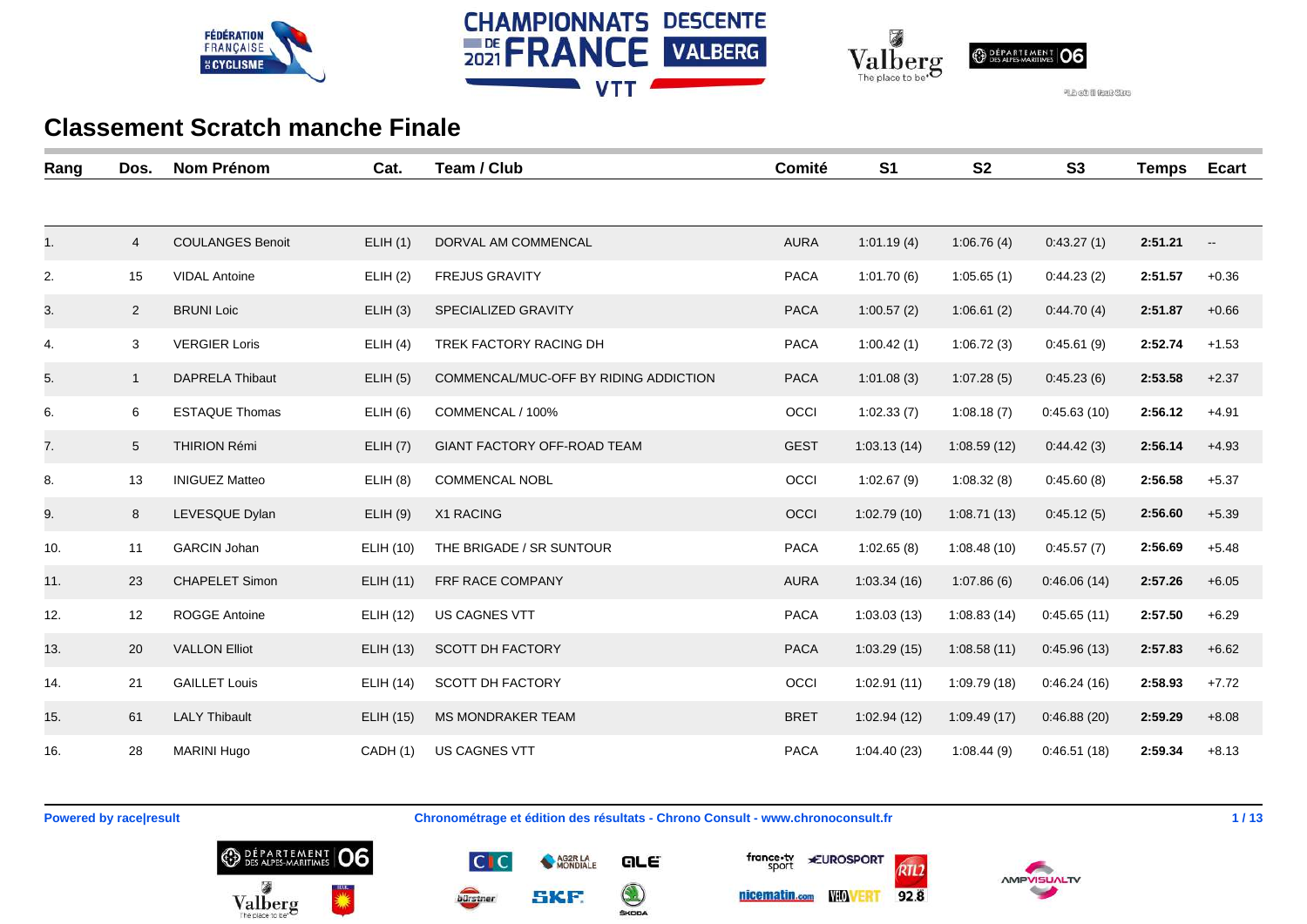





| Rang | Dos. | <b>Nom Prénom</b>      | Cat.             | Team / Club                            | Comité      | S <sub>1</sub> | <b>S2</b>   | <b>S3</b>   | <b>Temps</b> | <b>Ecart</b> |
|------|------|------------------------|------------------|----------------------------------------|-------------|----------------|-------------|-------------|--------------|--------------|
| 17.  | 31   | PFEIFFER Bryan         | ELIH (16)        | <b>FREEMAN</b>                         | <b>AURA</b> | 1:04.03(21)    | 1:09.19(16) | 0:46.51(17) | 2:59.71      | $+8.50$      |
| 18.  | 62   | <b>CABIROU Rudy</b>    | ELIH (17)        | THE BRIGADE / SR SUNTOUR               | OCCI        | 1:03.91 (19)   | 1:10.04(19) | 0:46.23(15) | 3:00.17      | $+8.96$      |
| 19.  | 25   | <b>GRISEL Leo</b>      | <b>ELIH (18)</b> | <b>LAVAL CYCLISME 53 VTT</b>           | <b>PDLL</b> | 1:04.71(25)    | 1:09.17(15) | 0.47.89(26) | 3:01.76      | $+10.55$     |
| 20.  | 35   | <b>CHATANAY Romain</b> | ELIH (19)        | <b>SCOTT MANIGOD</b>                   | <b>AURA</b> | 1:06.04(36)    | 1:10.14(20) | 0:45.90(12) | 3:02.07      | $+10.86$     |
| 21.  | 40   | <b>CABIROU Marc</b>    | <b>ELIH (20)</b> | <b>VOULVOUL RACING</b>                 | OCCI        | 1:04.92(27)    | 1:11.05(22) | 0:46.57(19) | 3:02.53      | $+11.32$     |
| 22.  | 18   | RUFFIN Gaëtan          | <b>ELIH (21)</b> | COMMENCAL/MUC-OFF BY RIDING ADDICTION  | <b>AURA</b> | 1:03.92(20)    | 1:11.11(23) | 0:47.75(24) | 3:02.77      | $+11.56$     |
| 23.  | 33   | HIS Pacôme             | <b>ELIH (22)</b> | V.C. DES GETS                          | <b>AURA</b> | 1:05.38(32)    | 1:11.38(26) | 0:46.88(21) | 3:03.63      | $+12.42$     |
| 24.  | 34   | MASSEGLIA Lorenzo      | JUNH(1)          | <b>BLAUSASC VTT 06</b>                 | <b>PACA</b> | 1:03.62(18)    | 1:10.99(21) | 0:49.06(40) | 3:03.66      | $+12.45$     |
| 25.  | 26   | <b>GILBERT Arsène</b>  | <b>JUNH (2)</b>  | VELO CLUB D'AMBERIEU                   | <b>AURA</b> | 1:05.35(30)    | 1:11.38(27) | 0.46.99(22) | 3:03.72      | $+12.51$     |
| 26.  | 14   | <b>GUIBAL Thomas</b>   | <b>ELIH (23)</b> | CLUB CYCLISTE UBAYE                    | <b>PACA</b> | 1:04.74(26)    | 1:11.23(24) | 0:48.94(38) | 3:04.90      | $+13.69$     |
| 27.  | 386  | <b>MARTIN Cédric</b>   | <b>ELIH (24)</b> | <b>BLAUSASC VTT 06</b>                 | <b>PACA</b> | 1:04.63(24)    | 1:12.27(32) | 0:48.07(28) | 3:04.96      | $+13.75$     |
| 28.  | 32   | <b>JUNG Gautier</b>    | ELIH (25)        | CC ETUPES LE DOUBS PAYS DE MONTBELIARD | <b>BFRC</b> | 1:04.34(22)    | 1:11.42(29) | 0:50.02(53) | 3:05.77      | $+14.56$     |
| 29.  | 411  | <b>RILAT Emile</b>     | <b>ELIH (26)</b> | ROC VTT                                | <b>AURA</b> | 1:06.35(41)    | 1:11.83(30) | 0.47.88(25) | 3:06.06      | $+14.85$     |
| 30.  | 37   | <b>INIGUEZ Raphael</b> | JUNH (3)         | <b>COMMENCAL NOBL</b>                  | OCCI        | 1:05.44(33)    | 1:12.54(36) | 0:48.22(29) | 3:06.19      | $+14.98$     |
| 31.  | 59   | <b>FRANCOZ Alix</b>    | JUNH(4)          | DORVAL AM COMMENCAL                    | <b>AURA</b> | 1:06.09(37)    | 1:12.29(33) | 0:47.90(27) | 3:06.27      | $+15.06$     |
| 32.  | 414  | <b>SERVANT Camille</b> | <b>ELIH (27)</b> | <b>TRIBAL SPORT</b>                    | <b>PACA</b> | 1:05.37(31)    | 1:12.50(35) | 0:48.79(37) | 3:06.65      | $+15.44$     |
| 33.  | 38   | <b>GIRONDE Mael</b>    | JUNH (5)         | <b>MTB MARTIGUES</b>                   | <b>PACA</b> | 1:05.77(34)    | 1:12.38(34) | 0.48.72(36) | 3:06.87      | $+15.66$     |
| 34.  | 46   | <b>BOUFFIOUX Oskar</b> | JUNH (6)         | V.C. DES GETS                          | <b>AURA</b> | 1:07.66(59)    | 1:11.36(25) | 0:48.43(32) | 3:07.44      | $+16.23$     |

**Powered by race|result Chronométrage et édition des résultats - Chrono Consult - www.chronoconsult.fr 2/13** 







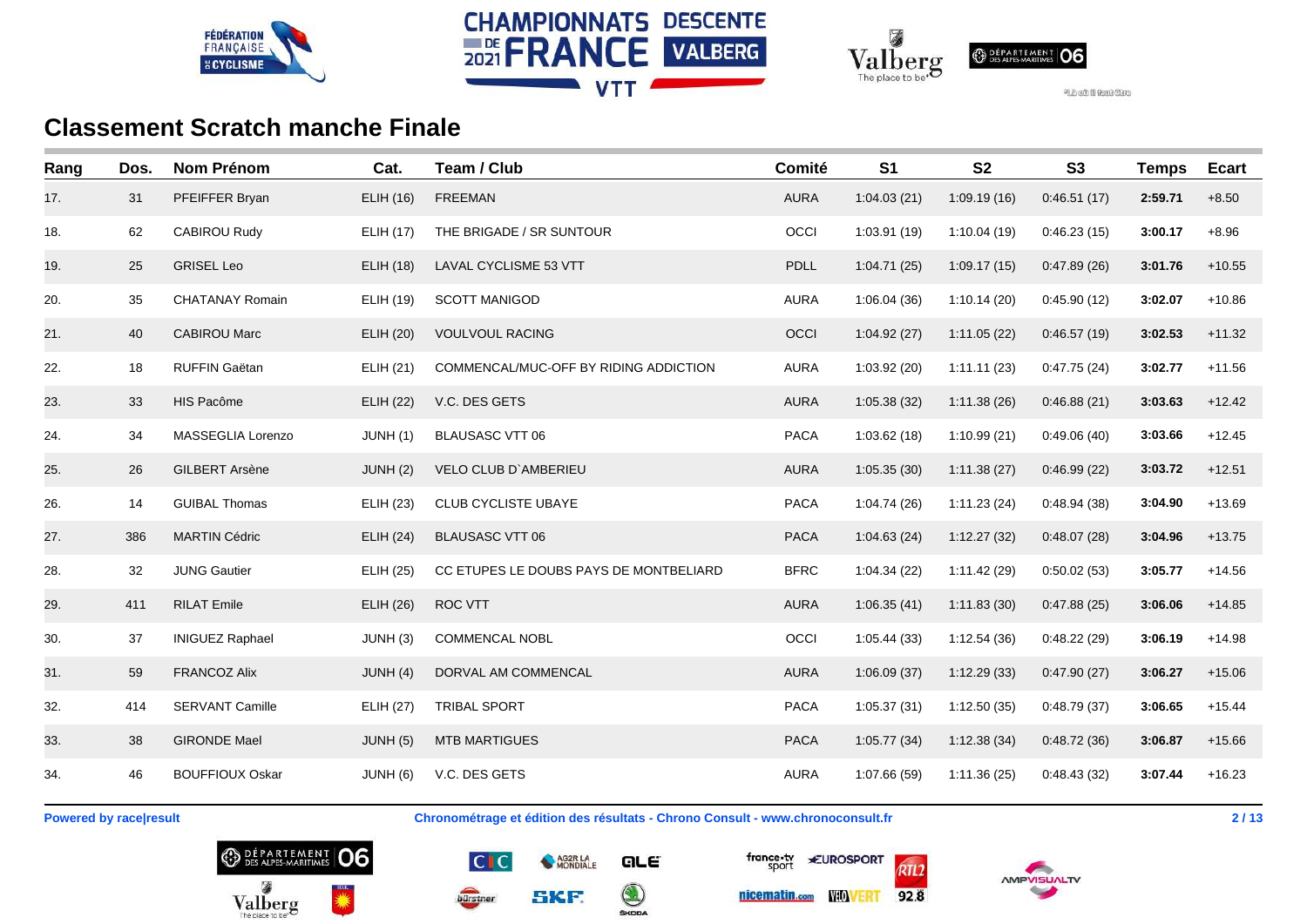





| Rang | Dos. | <b>Nom Prénom</b>        | Cat.             | Team / Club                        | Comité      | S <sub>1</sub> | <b>S2</b>   | <b>S3</b>   | <b>Temps</b> | <b>Ecart</b> |
|------|------|--------------------------|------------------|------------------------------------|-------------|----------------|-------------|-------------|--------------|--------------|
| 35.  | 24   | <b>GUILLO Tom</b>        | JUNH (7)         | X1 RACING                          | <b>PACA</b> | 1:06.89(51)    | 1:12.23(31) | 0:48.40(31) | 3:07.52      | $+16.31$     |
| 36.  | 388  | VIOLLAND Rémy            | <b>ELIH (28)</b> | <b>CRAN GEVRIER VTT</b>            | <b>AURA</b> | 1:06.66(48)    | 1:13.06(38) | 0:48.29(30) | 3:08.00      | $+16.79$     |
| 37.  | 47   | <b>BERGEL Gabin</b>      | JUNH (8)         | <b>US CAGNES VTT</b>               | <b>PACA</b> | 1:08.03(66)    | 1:11.39(28) | 0:49.05(39) | 3:08.46      | $+17.25$     |
| 38.  | 41   | <b>LAGNEAU Lucas</b>     | CADH (2)         | <b>BMX PERNOIS</b>                 | <b>PACA</b> | 1:08.08(68)    | 1:13.16(40) | 0:47.70(23) | 3:08.94      | $+17.73$     |
| 39.  | 49   | <b>LEBOUCHER Mathieu</b> | JUNH(9)          | <b>FREEMAN</b>                     | OCCI        | 1:06.09(38)    | 1:13.61(44) | 0:49.37(42) | 3:09.06      | $+17.85$     |
| 40.  | 320  | <b>PERFILLON Arthur</b>  | CADH (3)         | ASSOCIATION CYCLES PASSION REUNION | LREU        | 1:05.87(35)    | 1:13.24(41) | 0:50.08(57) | 3:09.17      | $+17.96$     |
| 41.  | 42   | PICCOLO Julien           | <b>ELIH (29)</b> | X1 RACING                          | OCCI        | 1:06.32(40)    | 1:13.12(39) | 0.49.79(50) | 3:09.21      | $+18.00$     |
| 42.  | 36   | <b>VIARDOT Kimi</b>      | CADH (4)         | U.C.H.A.V. PAYS DE L`AIN VTT       | <b>AURA</b> | 1:08.35(75)    | 1:12.62(37) | 0:48.44(33) | 3:09.40      | $+18.19$     |
| 43.  | 44   | PELLETIER Rafaël         | CADH (5)         | <b>US CAGNES VTT</b>               | <b>PACA</b> | 1:07.14(53)    | 1:13.84(45) | 0.48.65(35) | 3:09.62      | $+18.41$     |
| 44.  | 63   | <b>HEBERT Ambroise</b>   | ELIH (30)        | TEAM BRICQUEBEC COTENTIN           | <b>NORM</b> | 1:05.24(29)    | 1:14.51(48) | 0:50.03(54) | 3:09.77      | $+18.56$     |
| 45.  | 303  | <b>PERNET Gatien</b>     | ELIH (31)        | <b>FREJUS GRAVITY</b>              | <b>PACA</b> | 1:06.39(43)    | 1:14.63(50) | 0.49.40(43) | 3:10.41      | $+19.20$     |
| 46.  | 389  | <b>LONCKE Gauthier</b>   | <b>ELIH (32)</b> | <b>GRESI FREE RIDE</b>             | <b>AURA</b> | 1:06.78(50)    | 1:14.58(49) | 0:49.19(41) | 3:10.54      | $+19.33$     |
| 47.  | 309  | <b>LOHNER Alexandre</b>  | <b>ELIH (33)</b> | <b>CRAN GEVRIER VTT</b>            | <b>AURA</b> | 1:06.50(45)    | 1:13.30(42) | 0:51.49(73) | 3:11.28      | $+20.07$     |
| 48.  | 52   | <b>BISSERIER Byron</b>   | <b>JUNH (10)</b> | US CAGNES VTT                      | <b>PACA</b> | 1:06.44(44)    | 1:15.09(57) | 0:49.77(49) | 3:11.28      | $+20.07$     |
| 49.  | 372  | GIAMBI Raphaël           | CADH(6)          | CYCLO CLUB DE VENCE                | <b>PACA</b> | 1:07.83(61)    | 1:14.50(47) | 0:49.46(45) | 3:11.78      | $+20.57$     |
| 50.  | 302  | <b>GAUVIN Théo</b>       | <b>ELIH (34)</b> | <b>VOULVOUL RACING</b>             | LREU        | 1:07.14(52)    | 1:14.82(53) | 0:50.14(58) | 3:12.08      | $+20.87$     |
| 51.  | 370  | ABELLA Léo               | CADH (7)         | <b>RIDING COMPANY</b>              | LREU        | 1:07.28(55)    | 1:13.36(43) | 0:51.70(76) | 3:12.33      | $+21.12$     |
| 52.  | 329  | <b>TOUSSAINT Tommy</b>   | <b>ELIH (35)</b> | <b>CLUB CYCLISTE ST-LOUISIEN</b>   | LREU        | 1:06.66(47)    | 1:14.67(51) | 0:51.17(72) | 3:12.49      | $+21.28$     |

**Powered by race|result Chronométrage et édition des résultats - Chrono Consult - www.chronoconsult.fr 143** / 13







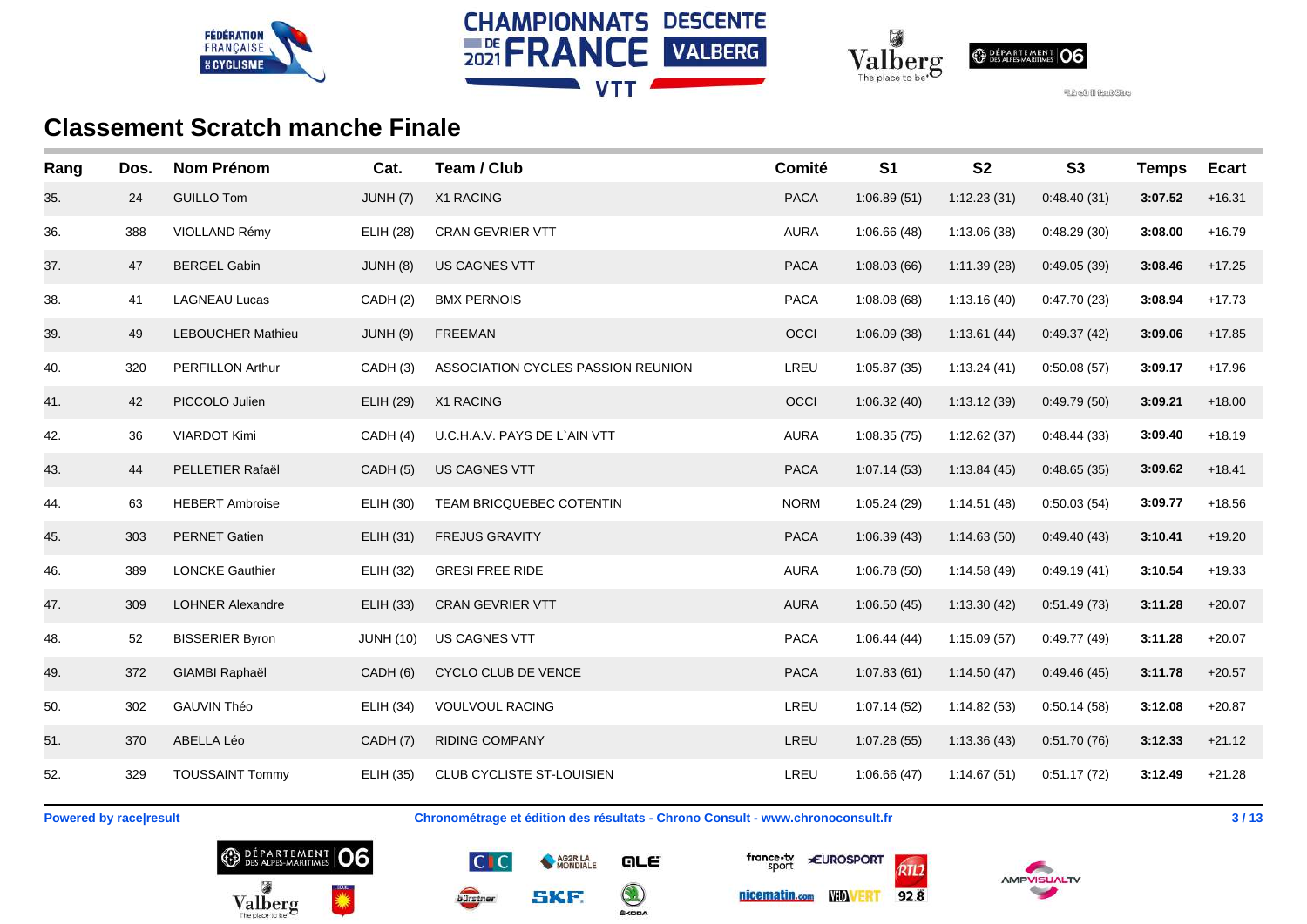





| Rang | Dos. | <b>Nom Prénom</b>          | Cat.             | Team / Club                  | Comité      | S <sub>1</sub> | <b>S2</b>   | <b>S3</b>   | <b>Temps</b> | <b>Ecart</b> |
|------|------|----------------------------|------------------|------------------------------|-------------|----------------|-------------|-------------|--------------|--------------|
| 53.  | 304  | <b>JUSTINO Louis</b>       | <b>ELIH (36)</b> | US CAGNES/MER VTT            | <b>PACA</b> | 1:06.62(46)    | 1:16.20(68) | 0.49.97(51) | 3:12.78      | $+21.57$     |
| 54.  | 43   | CAZAUX Leo                 | <b>ELIH (37)</b> | <b>UCS ANGLET</b>            | <b>NOAQ</b> | 1:07.94(65)    | 1:15.41(59) | 0:49.52(47) | 3:12.85      | $+21.64$     |
| 55.  | 56   | <b>JALLADEAU Baptiste</b>  | CADH (8)         | ARC MOUNTAIN BIKE CLUB       | <b>AURA</b> | 1:08.34(74)    | 1:14.97(54) | 0:50.00(52) | 3:13.30      | $+22.09$     |
| 56.  | 305  | <b>FAUCENSTIER Clément</b> | ELIH (38)        | TC CONCEPT                   | <b>BFRC</b> | 1:08.29(72)    | 1:15.90(64) | 0:49.48(46) | 3:13.66      | $+22.45$     |
| 57.  | 51   | <b>GUICHARD Léo</b>        | <b>JUNH (11)</b> | ARC MOUNTAIN BIKE CLUB       | <b>AURA</b> | 1:09.45(87)    | 1:14.79(52) | 0.49.43(44) | 3:13.67      | $+22.46$     |
| 58.  | 30   | <b>VAISSE Malou</b>        | <b>JUNH (12)</b> | PAS DE JAMBE PAS DE CHOCOLAT | <b>PACA</b> | 1:07.90(63)    | 1:15.14(58) | 0:50.99(68) | 3:14.02      | $+22.81$     |
| 59.  | 53   | <b>DANET Mathis</b>        | CADH (9)         | <b>COGNAC BMX</b>            | <b>NOAQ</b> | 1:08.31(73)    | 1:16.01(65) | 0:49.72(48) | 3:14.04      | $+22.83$     |
| 60.  | 306  | <b>GOUTAUDIER Théo</b>     | ELIH (39)        | TC CONCEPT                   | <b>AURA</b> | 1:08.13(70)    | 1:16.37(70) | 0:50.04(56) | 3:14.53      | $+23.32$     |
| 61.  | 308  | <b>CHIROSSEL Anthony</b>   | ELIH (40)        | <b>LACHTOUTEAM CVN</b>       | OCCI        | 1:08.12(69)    | 1:15.77(61) | 0:50.82(65) | 3:14.69      | $+23.48$     |
| 62.  | 54   | PEREZ Enzo                 | <b>JUNH (13)</b> | <b>FREJUS GRAVITY</b>        | <b>PACA</b> | 1:11.74 (108)  | 1:14.43(46) | 0.48.65(34) | 3:14.80      | $+23.59$     |
| 63.  | 58   | <b>LAUGIER Clement</b>     | CADH (10)        | <b>BMX CLUB ENTRECHAUX</b>   | <b>PACA</b> | 1:08.23(71)    | 1:16.01(66) | 0:50.65(62) | 3:14.88      | $+23.67$     |
| 64.  | 60   | <b>DALVET Florent</b>      | <b>JUNH (14)</b> | <b>ISSOIRE MOUNTAIN BIKE</b> | <b>AURA</b> | 1:08.71(77)    | 1:16.19(67) | 0:50.25(59) | 3:15.14      | $+23.93$     |
| 65.  | 312  | DAMIANI Aurélien           | ELIH(41)         | <b>ROUSSY BIKE CLUB</b>      | <b>GEST</b> | 1:09.03(81)    | 1:15.44(60) | 0:50.75(64) | 3:15.21      | $+24.00$     |
| 66.  | 517  | <b>AMOUR Karim</b>         | <b>MASH3 (1)</b> | CYCLO CLUB DE VENCE          | <b>PACA</b> | 1:07.45(57)    | 1:15.89(63) | 0:52.07(83) | 3:15.40      | $+24.19$     |
| 67.  | 501  | <b>CARDON Simon</b>        | <b>MASH1 (1)</b> | US CAGNES/MER VTT            | <b>PACA</b> | 1:06.16(39)    | 1:17.03(74) | 0:52.54(91) | 3:15.72      | $+24.51$     |
| 68.  | 521  | <b>BIGONI Jérôme</b>       | <b>MASH1 (2)</b> | <b>ANNECY BMX CLUB</b>       | <b>AURA</b> | 1:07.28(56)    | 1:16.61(72) | 0:51.85(80) | 3:15.74      | $+24.53$     |
| 69.  | 426  | LE GALL Valentin           | CADH (11)        | <b>FREJUS GRAVITY</b>        | <b>PACA</b> | 1:09.33(86)    | 1:15.78(62) | 0.50.84(66) | 3:15.95      | $+24.74$     |
| 70.  | 368  | JOUET PASTRE Martin        | ELIH (42)        | X1 RACING                    | OCCI        | 1:06.36(42)    | 1:17.66(77) | 0:52.42(89) | 3:16.44      | $+25.23$     |

**Powered by race|result Chronométrage et édition des résultats - Chrono Consult - www.chronoconsult.fr 4/13** 







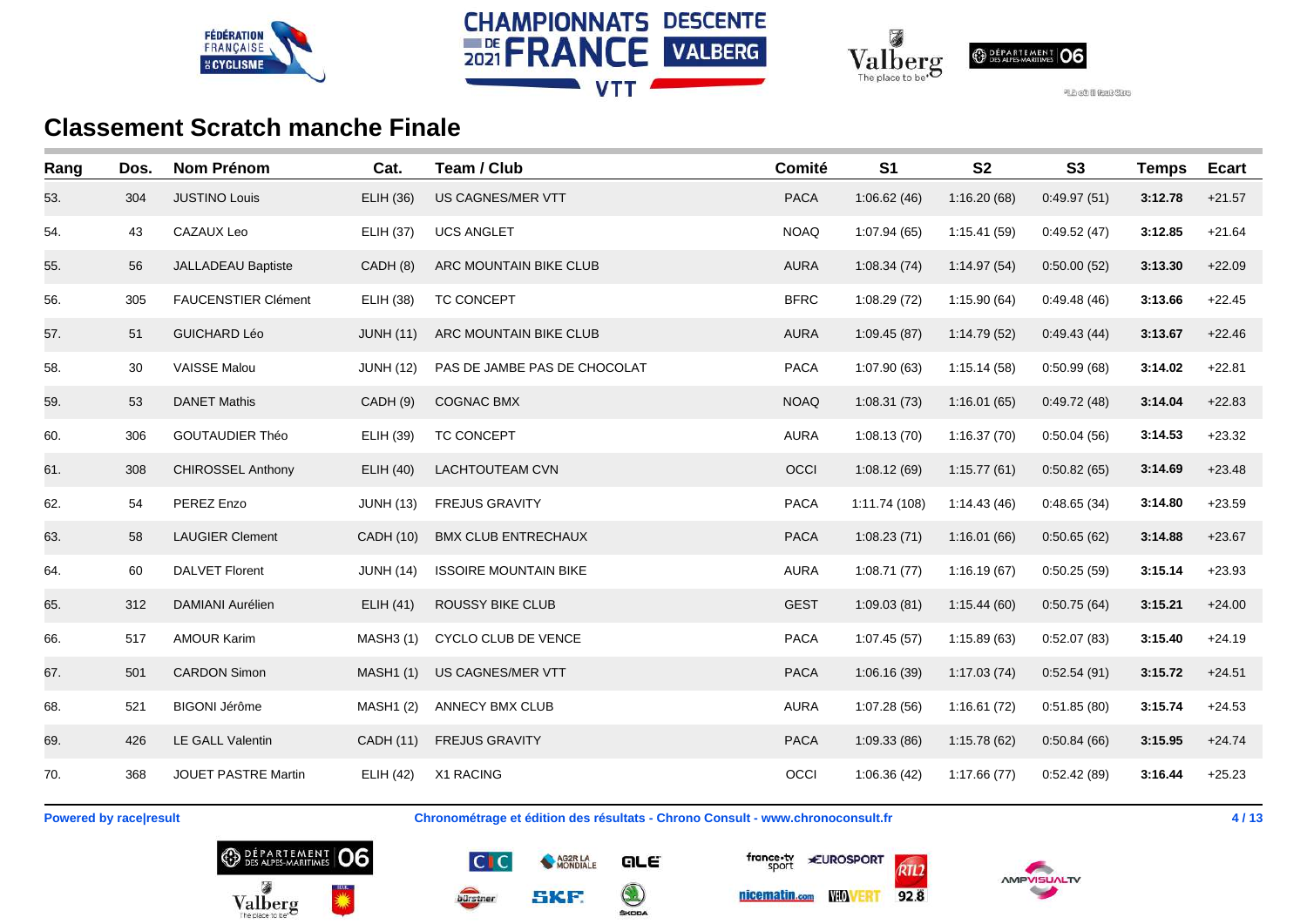





| Rang | Dos.           | <b>Nom Prénom</b>        | Cat.             | Team / Club                                 | Comité      | S <sub>1</sub> | S <sub>2</sub> | S <sub>3</sub> | <b>Temps</b> | <b>Ecart</b> |
|------|----------------|--------------------------|------------------|---------------------------------------------|-------------|----------------|----------------|----------------|--------------|--------------|
| 71.  | 48             | <b>BENEVENS Lucas</b>    | <b>JUNH (15)</b> | VTT 4X DE COMBES                            | OCCI        | 1:09.02(80)    | 1:17.13(75)    | 0:50.48(60)    | 3:16.62      | $+25.41$     |
| 72.  | 412            | <b>MOSNIER Alexandre</b> | <b>ELIH (43)</b> | <b>BESSE SUPER-BESSE</b>                    | <b>AURA</b> | 1:07.64(58)    | 1:19.46(97)    | 0:50.03(55)    | 3:17.12      | $+25.91$     |
| 73.  | 326            | <b>MOYON Bastien</b>     | JUNH (16)        | V.C. DES GETS                               | <b>AURA</b> | 1:09.29(85)    | 1:16.31(69)    | 0:51.67(75)    | 3:17.26      | $+26.05$     |
| 74.  | 57             | <b>ROGIER Mae</b>        | CADH (12)        | <b>BMX CARPENTRAS</b>                       | <b>PACA</b> | 1:10.43(97)    | 1:16.40(71)    | 0:51.03(69)    | 3:17.85      | $+26.64$     |
| 75.  | 315            | <b>BRIOLE Edgar</b>      | CADH (13)        | V.T.T. RANDO 04 DIGNE LES BAINS             | <b>PACA</b> | 1:09.67(89)    | 1:18.11(81)    | 0:50.68(63)    | 3:18.45      | $+27.24$     |
| 76.  | 394            | <b>LEMERRE Matéo</b>     | <b>JUNH (17)</b> | V.C. DES GETS                               | <b>AURA</b> | 1:08.97 (79)   | 1:17.93(79)    | 0:51.74(77)    | 3:18.63      | $+27.42$     |
| 77.  | 317            | PIERRE Eliot             | CADH (14)        | VTT ST THURIAL BROCELIANDE                  | <b>BRET</b> | 1:08.06(67)    | 1:17.71(78)    | 0:52.92(96)    | 3:18.68      | $+27.47$     |
| 78.  | 314            | <b>COUMES Paulin</b>     | <b>JUNH (18)</b> | L'ALTERNATIVE VTT                           | OCCI        | 1:09.76 (92)   | 1:16.83(73)    | 0:52.24(85)    | 3:18.82      | $+27.61$     |
| 79.  | $\overline{7}$ | <b>PIERRON Antoine</b>   | ELIH (44)        | <b>COMMENCAL NOBL</b>                       | <b>AURA</b> | 1:03.47(17)    | 1:18.15(83)    | 0:57.31(145)   | 3:18.92      | $+27.71$     |
| 80.  | 313            | <b>BOUTHET Guewenn</b>   | <b>JUNH (19)</b> | JARNAC V.T.T.                               | <b>NOAQ</b> | 1:09.75 (91)   | 1:18.25(85)    | 0:51.61(74)    | 3:19.60      | $+28.39$     |
| 81.  | 367            | <b>CONSTANT Nicolas</b>  | <b>JUNH (20)</b> | US CAGNES VTT                               | <b>PACA</b> | 1:09.70 (90)   | 1:18.86(91)    | 0:51.14(71)    | 3:19.69      | $+28.48$     |
| 82.  | 410            | NAZE Nayël               | <b>JUNH (21)</b> | <b>RIDING COMPANY</b>                       | LREU        | 1:09.07 (82)   | 1:15.08(56)    | 0:55.70(128)   | 3:19.84      | $+28.63$     |
| 83.  | 525            | PACCARD Yoann            | MASH2 (1)        | VTT CONLIEGE-JURA-BASSIN DE LONS LE SAUNIER | <b>BFRC</b> | 1:06.76(49)    | 1:19.20(96)    | 0:54.09(114)   | 3:20.03      | $+28.82$     |
| 84.  | 325            | <b>LANDREAU Mathis</b>   | <b>JUNH (22)</b> | JARNAC V.T.T.                               | <b>NOAQ</b> | 1:09.95 (93)   | 1:18.72(88)    | 0:51.77(78)    | 3:20.42      | $+29.21$     |
| 85.  | 55             | <b>MORRO</b> Maxime      | <b>JUNH (23)</b> | <b>VELO CLUB SPIRIPONTAIN</b>               | OCCI        | 1:11.05(101)   | 1:17.48(76)    | 0.52.13(84)    | 3:20.64      | $+29.43$     |
| 86.  | 311            | <b>ARNAUD Romain</b>     | ELIH (45)        | PAS DE JAMBE PAS DE CHOCOLAT                | <b>PACA</b> | 1:08.60(76)    | 1:20.15 (102)  | 0:52.54(92)    | 3:21.28      | $+30.07$     |
| 87.  | 323            | <b>HUGO Nicolas</b>      | CADH (15)        | <b>VTT FUN CLUB</b>                         | <b>GEST</b> | 1:11.45(106)   | 1:18.13(82)    | 0:51.88(81)    | 3:21.46      | $+30.25$     |
| 88.  | 335            | <b>DEBESSON Antonin</b>  | ELIH(46)         | US CAGNES VTT                               | <b>PACA</b> | 1:09.17(83)    | 1:19.09 (93)   | 0:53.41(104)   | 3:21.66      | $+30.45$     |

**Powered by race|result Chronométrage et édition des résultats - Chrono Consult - www.chronoconsult.fr 5 / 13**







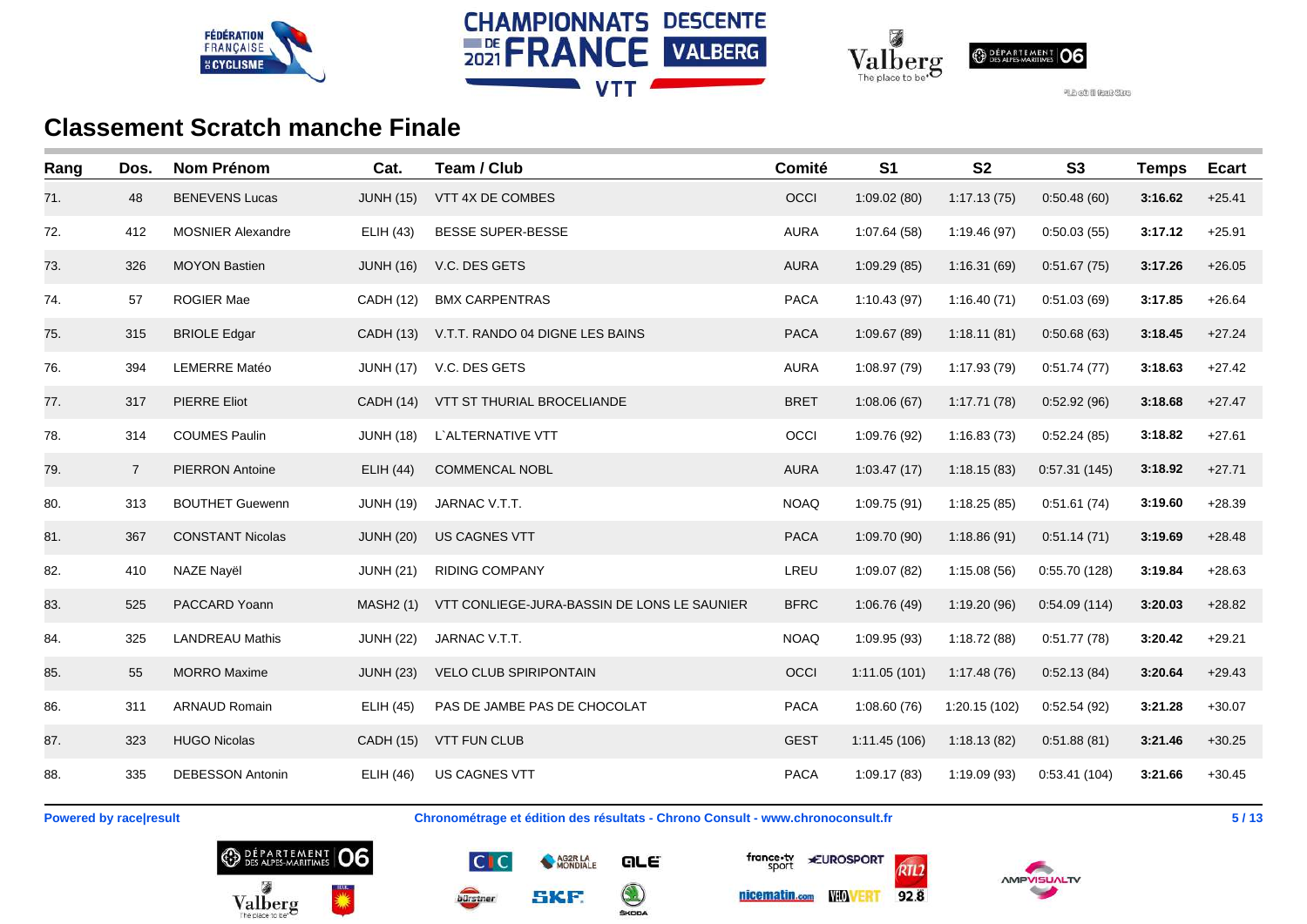





| Rang | Dos. | <b>Nom Prénom</b>        | Cat.             | Team / Club             | Comité      | S <sub>1</sub> | <b>S2</b>     | <b>S3</b>    | <b>Temps</b> | <b>Ecart</b> |
|------|------|--------------------------|------------------|-------------------------|-------------|----------------|---------------|--------------|--------------|--------------|
| 89.  | 332  | <b>DULAC Térence</b>     | <b>ELIH (47)</b> | AVENIR CYCLISTE CUSSET  | <b>AURA</b> | 1:07.88(62)    | 1:20.58(110)  | 0:53.62(106) | 3:22.07      | $+30.86$     |
| 90.  | 316  | <b>CHAUDY Samson</b>     | <b>ELIH (48)</b> | <b>VTT GIVRY</b>        | <b>BFRC</b> | 1:10.85(99)    | 1:20.54 (106) | 0:50.95(67)  | 3:22.33      | $+31.12$     |
| 91.  | 502  | <b>JULIEN Robert</b>     | <b>MASH3 (2)</b> | LACHTOUTEAM CVN         | OCCI        | 1:11.37(104)   | 1:18.02(80)   | 0:53.26(100) | 3:22.65      | $+31.44$     |
| 92.  | 413  | FOUILLIT Benjamin        | <b>JUNH (24)</b> | BESSE SUPER-BESSE       | <b>AURA</b> | 1:12.14(112)   | 1:18.74(89)   | 0:51.78(79)  | 3:22.65      | $+31.44$     |
| 93.  | 338  | <b>EPITALON Raphaël</b>  | ELIH (49)        | <b>SCOTT MANIGOD</b>    | <b>AURA</b> | 1:11.47(107)   | 1:19.10(94)   | 0:52.29(87)  | 3:22.85      | $+31.64$     |
| 94.  | 318  | <b>BAUSCHERT Alan</b>    | <b>ELIH (50)</b> | <b>ROUSSY BIKE CLUB</b> | <b>GEST</b> | 1:10.19(94)    | 1:20.11(101)  | 0:53.02(97)  | 3:23.31      | $+32.10$     |
| 95.  | 337  | <b>LEBEAU Olivier</b>    | <b>ELIH (51)</b> | <b>RIDING COMPANY</b>   | LREU        | 1:10.45(98)    | 1:19.49(98)   | 0:53.42(105) | 3:23.35      | $+32.14$     |
| 96.  | 522  | <b>COLLET Julien</b>     | <b>MASH2 (2)</b> | ROC VTT                 | <b>AURA</b> | 1:09.17(84)    | 1:20.94(111)  | 0:53.71(107) | 3:23.81      | $+32.60$     |
| 97.  | 319  | <b>MOREL Nicolas</b>     | <b>JUNH (25)</b> | US CAGNES/MER VTT       | <b>PACA</b> | 1:13.14(123)   | 1:18.82(90)   | 0:52.06(82)  | 3:24.01      | $+32.80$     |
| 98.  | 421  | <b>ALAZARD Julien</b>    | <b>ELIH (52)</b> |                         | <b>PACA</b> | 1:12.08(111)   | 1:18.88(92)   | 0:53.26(99)  | 3:24.21      | $+33.00$     |
| 99.  | 406  | <b>BONNET Félicien</b>   | <b>JUNH (26)</b> | <b>VC VTT MONT D'OR</b> | <b>BFRC</b> | 1:12.34(115)   | 1:19.62 (99)  | 0.52.27(86)  | 3:24.23      | $+33.02$     |
| 100. | 390  | <b>DUARTE Nicolas</b>    | ELIH (53)        | <b>VTT CHARTREUSE</b>   | <b>AURA</b> | 1:12.51(116)   | 1:18.24(84)   | 0:53.77(109) | 3:24.52      | $+33.31$     |
| 101. | 398  | <b>DAVID Gillian</b>     | <b>JUNH (27)</b> | <b>BLAUSASC VTT 06</b>  | <b>PACA</b> | 1:13.03(122)   | 1:18.60(87)   | 0.53.37(101) | 3:25.00      | $+33.79$     |
| 102. | 331  | <b>DEMOLLIERE Maxime</b> | <b>JUNH (28)</b> | CYCLO CLUB DE VENCE     | <b>PACA</b> | 1:11.08 (102)  | 1:20.57 (109) | 0:53.40(102) | 3:25.04      | $+33.83$     |
| 103. | 387  | <b>CHAMPION Quentin</b>  | <b>ELIH (54)</b> | <b>VTT GIVRY</b>        | <b>BFRC</b> | 1:10.31(95)    | 1:22.11(115)  | 0:52.66(93)  | 3:25.08      | $+33.87$     |
| 104. | 322  | <b>RIOLLET Mathias</b>   | <b>ELIH (55)</b> | LAVAL CYCLISME 53 VTT   | PDLL        | 1:12.25(114)   | 1:20.11 (100) | 0:52.91(95)  | 3:25.26      | $+34.05$     |
| 105. | 339  | <b>FONTAINE Thibaut</b>  | CADH (16)        | <b>RIDING COMPANY</b>   | LREU        | 1:11.75 (109)  | 1:20.54 (107) | 0:53.41(103) | 3:25.69      | $+34.48$     |
| 106. | 403  | <b>COCHE Antoine</b>     | <b>JUNH (29)</b> | VELO CLUB DU VELAY      | <b>AURA</b> | 1:11.35(103)   | 1:21.67 (114) | 0:52.74(94)  | 3:25.76      | $+34.55$     |

**Powered by race|result Chronométrage et édition des résultats - Chrono Consult - www.chronoconsult.fr 6/13** 







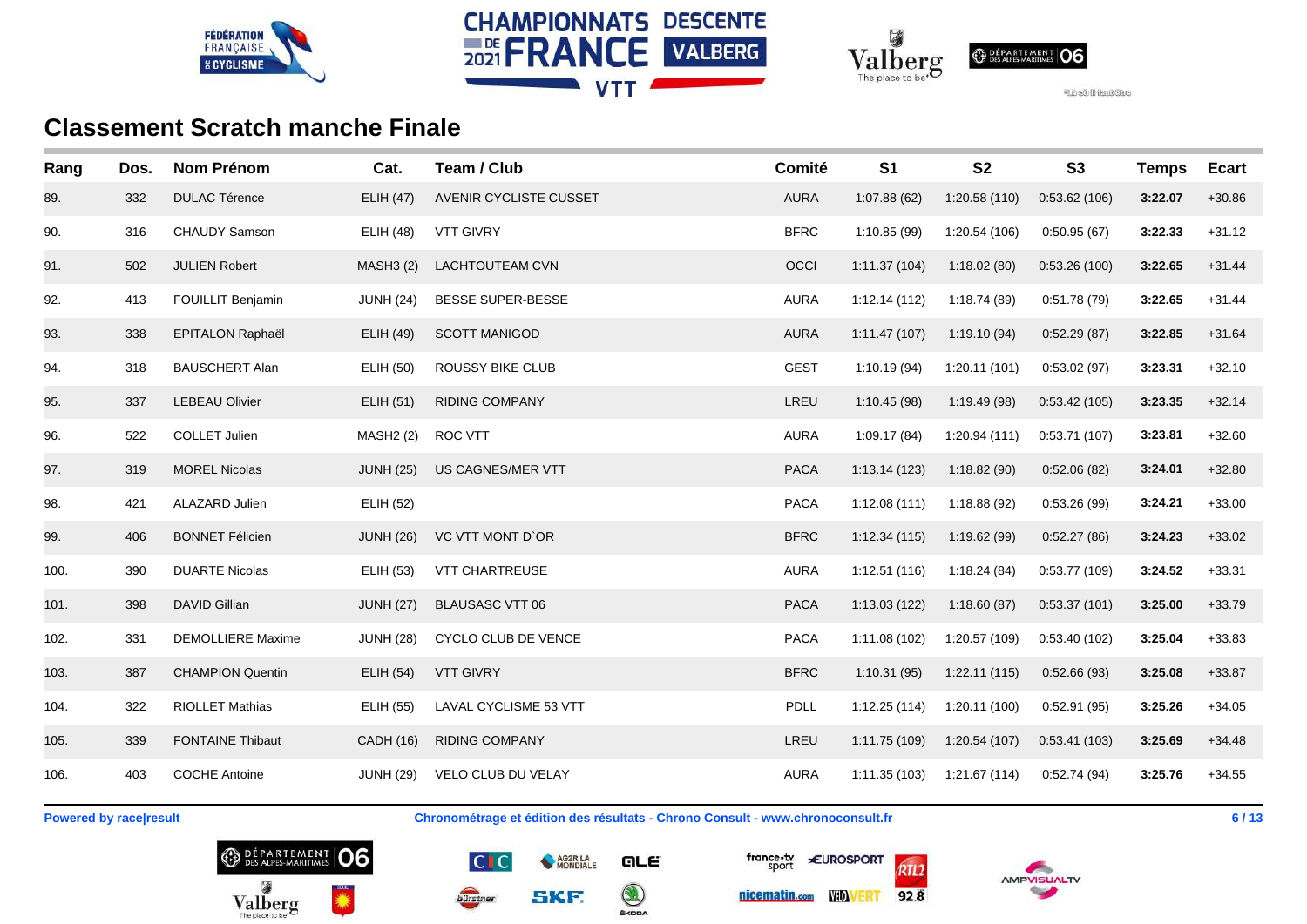





| Rang | Dos. | <b>Nom Prénom</b>       | Cat.             | Team / Club                     | Comité      | S <sub>1</sub> | <b>S2</b>     | <b>S3</b>    | <b>Temps</b> | <b>Ecart</b> |
|------|------|-------------------------|------------------|---------------------------------|-------------|----------------|---------------|--------------|--------------|--------------|
| 107. | 392  | <b>BELEN Tristan</b>    | <b>ELIH (56)</b> | <b>BLAUSASC VTT 06</b>          | <b>PACA</b> | 1:14.36 (133)  | 1:19.11(95)   | 0:52.51(90)  | 3:25.97      | $+34.76$     |
| 108. | 402  | <b>TURMEL Mathis</b>    | <b>JUNH (30)</b> | ECOLE VTT DU LIE                | <b>BRET</b> | 1:09.46(88)    | 1:22.24(116)  | 0:54.39(118) | 3:26.08      | $+34.87$     |
| 109. | 342  | NICON Jérémy            | <b>ELIH (57)</b> | <b>ISSOIRE MOUNTAIN BIKE</b>    | <b>AURA</b> | 1:11.39(105)   | 1:20.44(104)  | 0.54.34(117) | 3:26.17      | $+34.96$     |
| 110. | 333  | <b>BERNELIN Tristan</b> | <b>JUNH (31)</b> | <b>VELO CLUB D'AUXERRE</b>      | <b>BFRC</b> | 1:10.95 (100)  | 1:20.57 (108) | 0:54.84(121) | 3:26.35      | $+35.14$     |
| 111. | 353  | <b>VUITTENEZ Gabin</b>  | CADH (17)        | VC VTT MONT D'OR                | <b>BFRC</b> | 1:14.27(131)   | 1:18.27(86)   | 0.53.94(111) | 3:26.47      | $+35.26$     |
| 112. | 334  | <b>DURSAP Robin</b>     | <b>ELIH (58)</b> | <b>CREUSE OXYGENE</b>           | <b>NOAQ</b> | 1:10.39 (96)   | 1:22.27(117)  | 0:54.57(120) | 3:27.22      | $+36.01$     |
| 113. | 324  | <b>LEONARD Sacha</b>    | CADH (18)        | FREEMAN                         | OCCI        | 1:12.76(117)   | 1:20.47 (105) | 0:54.29(116) | 3:27.52      | $+36.31$     |
| 114. | 408  | <b>ARNAUD Nans</b>      | <b>JUNH (32)</b> | V.T.T. RANDO 04 DIGNE LES BAINS | <b>PACA</b> | 1:07.90(64)    | 1:29.66 (164) | 0:51.04(70)  | 3:28.58      | $+37.37$     |
| 115. | 347  | <b>BOULADOU Robin</b>   | CADH (19)        | VELO CLUB LODEVOIS              | OCCI        | 1:13.14(124)   | 1:22.59 (123) | 0:53.12(98)  | 3:28.85      | $+37.64$     |
| 116. | 385  | <b>TROLAT Quentin</b>   | ELIH (59)        | VELO SPORT CLUB BEAUNOIS        | <b>BFRC</b> | 1:13.28(125)   | 1:23.38 (130) | 0:52.41(88)  | 3:29.06      | $+37.85$     |
| 117. | 351  | RODRIGUES Adam          | <b>JUNH (33)</b> | CRAZY WOOD VTT                  | <b>BRET</b> | 1:14.98(142)   | 1:20.38 (103) | 0.54.05(113) | 3:29.40      | $+38.19$     |
| 118. | 428  | <b>BILLIE Boris</b>     | <b>JUNH (34)</b> | <b>VCPSF LE LIORAN</b>          | <b>AURA</b> | 1:13.02(121)   | 1:23.17 (128) | 0:53.76(108) | 3:29.94      | $+38.73$     |
| 119. | 363  | <b>GOUIN Hugo</b>       | <b>CADH (20)</b> | <b>BMX CLUB CAVAILLON</b>       | <b>PACA</b> | 1:14.40(134)   | 1:21.38 (112) | 0.54.50(119) | 3:30.27      | $+39.06$     |
| 120. | 396  | RAULT Celian            | <b>JUNH (35)</b> | ECOLE VTT DU LIE                | <b>BRET</b> | 1:12.25(113)   | 1:23.36 (129) | 0:55.02(123) | 3:30.62      | $+39.41$     |
| 121. | 374  | PETER Gabin             | CADH (21)        | <b>VTT MICHELBACH</b>           | <b>GEST</b> | 1:12.93(120)   | 1:24.70 (135) | 0.53.84(110) | 3:31.46      | $+40.25$     |
| 122. | 377  | JOUNEAU Lucas           | <b>CADH (22)</b> | CRAZY WOOD VTT                  | <b>BRET</b> | 1:15.21(144)   | 1:22.87 (126) | 0:54.04(112) | 3:32.12      | $+40.91$     |
| 123. | 348  | <b>DAUMESNIL Milan</b>  | <b>JUNH (36)</b> | <b>GRESI FREE RIDE</b>          | <b>AURA</b> | 1:12.06(110)   | 1:24.95 (138) | 0:56.06(133) | 3:33.06      | $+41.85$     |
| 124. | 357  | <b>PELENC Alex</b>      | ELIH (60)        | <b>US CAGNES VTT</b>            | <b>PACA</b> | 1:16.74(156)   | 1:22.52 (121) | 0:54.24(115) | 3:33.49      | $+42.28$     |

**Powered by race|result Chronométrage et édition des résultats - Chrono Consult - www.chronoconsult.fr 7 / 13**









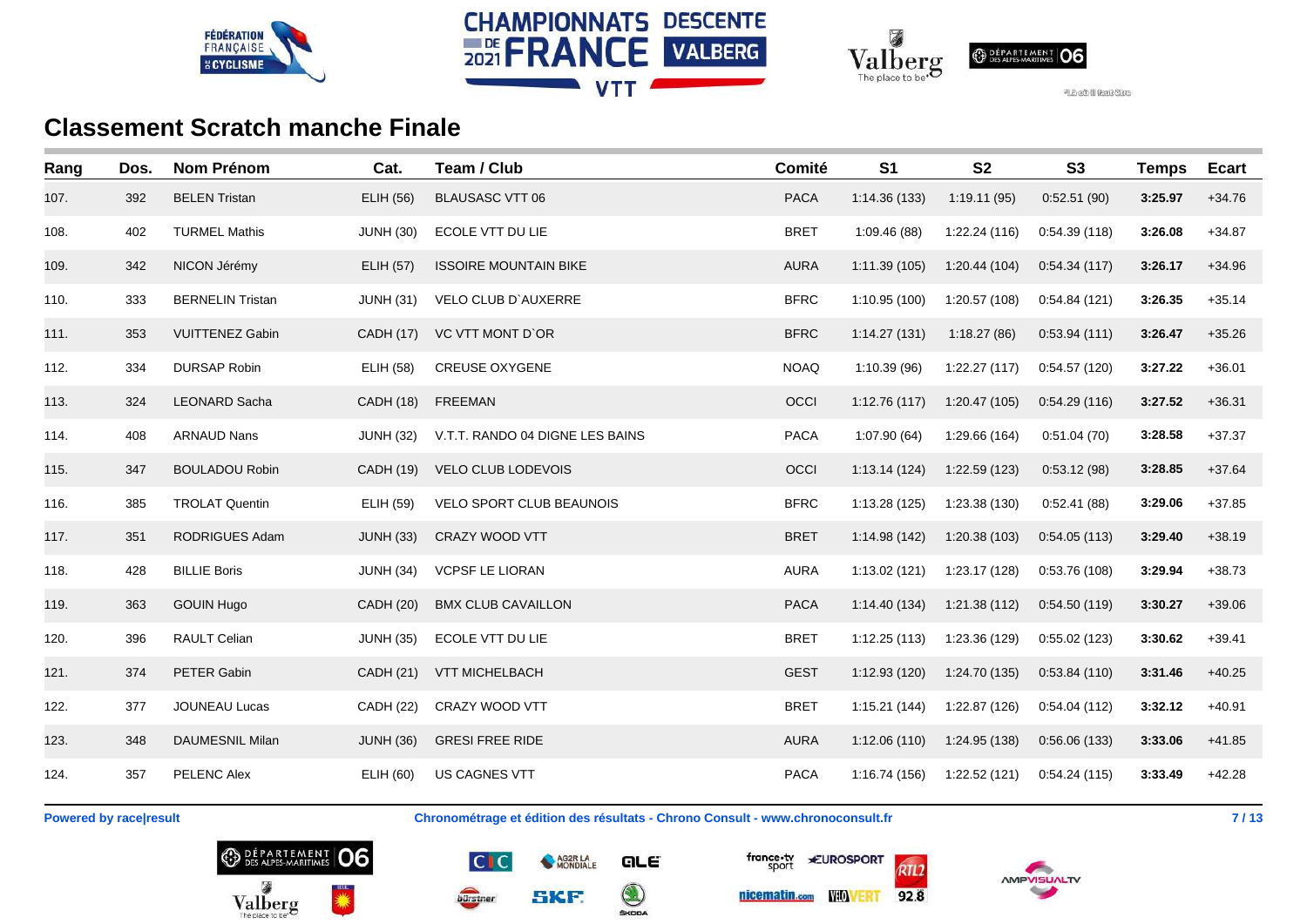





| Rang | Dos. | <b>Nom Prénom</b>        | Cat.             | Team / Club                     | Comité      | S <sub>1</sub> | <b>S2</b>     | S <sub>3</sub> | <b>Temps</b> | <b>Ecart</b> |
|------|------|--------------------------|------------------|---------------------------------|-------------|----------------|---------------|----------------|--------------|--------------|
| 125. | 423  | <b>BEOLET Alec</b>       | CADH (23)        | <b>ROC VTT</b>                  | <b>AURA</b> | 1:15.43(148)   | 1:22.52 (120) | 0:55.64(126)   | 3:33.58      | $+42.37$     |
| 126. | 404  | <b>MORERE Marco</b>      | <b>JUNH (37)</b> | <b>BUNNY HOP CLUB</b>           | <b>PACA</b> | 1:15.72 (149)  | 1:22.35 (118) | 0:55.67(127)   | 3:33.73      | $+42.52$     |
| 127. | 395  | LE MARCHAND Arthur       | <b>JUNH (38)</b> | ECOLE VTT DU LIE                | <b>BRET</b> | 1:14.96(140)   | 1:21.41(113)  | 0:57.52(147)   | 3:33.89      | $+42.68$     |
| 128. | 352  | <b>BONNEMAINS Lucas</b>  | CADH (24)        | <b>CESAR BIKE</b>               | OCCI        | 1:15.30(145)   | 1:22.90 (127) | 0:56.34(136)   | 3:34.53      | $+43.32$     |
| 129. | 344  | <b>LATARCHE Corentin</b> | <b>JUNH (39)</b> | <b>LOURDES VTT</b>              | OCCI        | 1:14.79(137)   | 1:24.70 (134) | 0:56.41(138)   | 3:35.89      | $+44.68$     |
| 130. | 397  | <b>DELHOME Quentin</b>   | <b>JUNH (40)</b> | <b>LOURDES VTT</b>              | OCCI        | 1:14.40 (135)  | 1:25.15(140)  | 0:56.67(139)   | 3:36.21      | $+45.00$     |
| 131. | 409  | <b>SARDA Aurelien</b>    | <b>JUNH (41)</b> | <b>MOUNTAIN BIKE LES ANGLES</b> | OCCI        | 1:14.96(141)   | 1:25.01 (139) | 0.56.35(137)   | 3:36.31      | $+45.10$     |
| 132. | 328  | <b>GORINAS Lucas</b>     | <b>CADH (25)</b> | <b>FREEMAN</b>                  | OCCI        | 1:13.80 (129)  | 1:26.70 (151) | 0:56.27(135)   | 3:36.76      | $+45.55$     |
| 133. | 301  | <b>BIBOLLET Erwan</b>    | ELIH (61)        | R. VTT                          | <b>AURA</b> | 1:19.21 (166)  | 1:22.79 (125) | 0:55.86(131)   | 3:37.85      | $+46.64$     |
| 134. | 365  | <b>JUSTINO Jules</b>     | <b>JUNH (42)</b> | <b>US CAGNES VTT</b>            | <b>PACA</b> | 1:14.95 (139)  | 1:25.79 (145) | 0:57.16(143)   | 3:37.89      | $+46.68$     |
| 135. | 375  | <b>ADAM Aubin</b>        | <b>CADH (26)</b> | <b>DURTAL VELO SPORT</b>        | PDLL        | 1:13.63(128)   | 1:27.07 (152) | 0:57.34(146)   | 3:38.03      | $+46.82$     |
| 136. | 10   | VIGE Gaëtan              | ELIH (62)        | AMSL FREJUS VTT LE CLUB         | <b>PACA</b> | 1:01.30(5)     | 1:24.86 (136) | 1:13.04 (182)  | 3:39.19      | $+47.98$     |
| 137. | 504  | ROUTIN Stéphane          | <b>MASH4 (1)</b> | U.C.H.A.V. PAYS DE L`AIN VTT    | <b>AURA</b> | 1:13.32 (126)  | 1:24.17(131)  | 1:02.81(167)   | 3:40.30      | $+49.09$     |
| 138. | 366  | <b>JUSTINO Victor</b>    | <b>JUNH (43)</b> | US CAGNES VTT                   | <b>PACA</b> | 1:15.83(151)   | 1:26.17 (150) | 0:58.49(149)   | 3:40.48      | $+49.27$     |
| 139. | 401  | POGUT Jeremy             | <b>JUNH (44)</b> | <b>LOURDES VTT</b>              | OCCI        | 1:15.42(147)   | 1:28.05 (156) | 0:57.13(142)   | 3:40.59      | $+49.38$     |
| 140. | 519  | <b>BOEGLIN Frédéric</b>  | MASH2 (3)        | ARC MOUNTAIN BIKE CLUB          | <b>AURA</b> | 1:12.81(119)   | 1:25.18(141)  | 1:03.02 (168)  | 3:41.00      | $+49.79$     |
| 141. | 350  | <b>COUDERC Baptiste</b>  | <b>JUNH (45)</b> | <b>MOUNTAIN BIKE LES ANGLES</b> | OCCI        | 1:14.81(138)   | 1:27.11(153)  | 0.59.22(158)   | 3:41.13      | $+49.92$     |
| 142. | 376  | <b>CAZAJOUS Thomas</b>   | CADH (27)        | <b>LOURDES VTT</b>              | OCCI        | 1:14.34 (132)  | 1:29.00(161)  | 0:58.57(151)   | 3:41.90      | $+50.69$     |

**Powered by race|result Chronométrage et édition des résultats - Chrono Consult - www.chronoconsult.fr 8/13** 









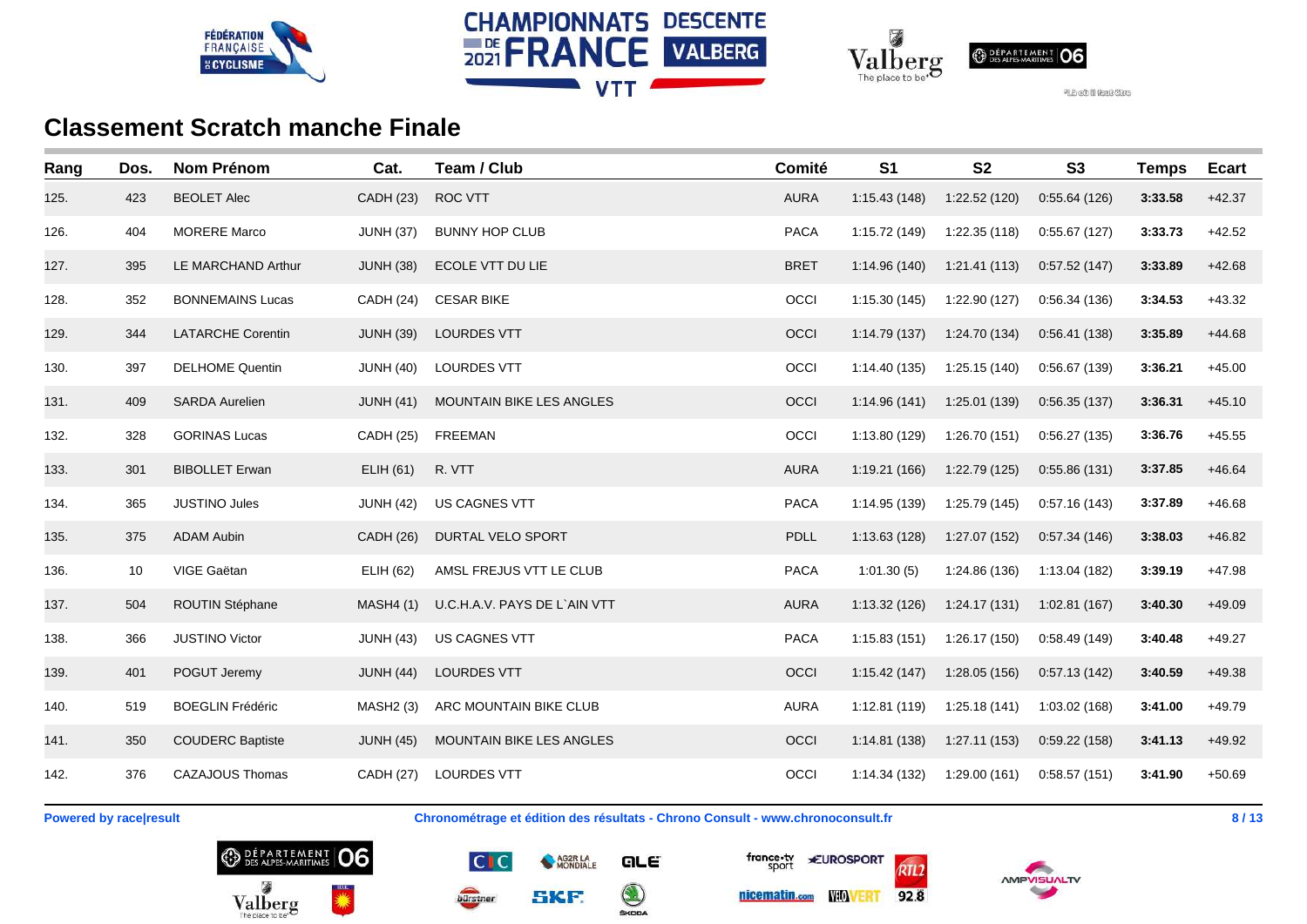





| Rang | Dos. | <b>Nom Prénom</b>             | Cat.             | Team / Club                      | Comité      | S <sub>1</sub> | S <sub>2</sub> | S <sub>3</sub> | <b>Temps</b> | <b>Ecart</b> |
|------|------|-------------------------------|------------------|----------------------------------|-------------|----------------|----------------|----------------|--------------|--------------|
| 143. | 359  | <b>BERNELIN Thibaud</b>       | <b>CADH (28)</b> | <b>VELO CLUB D'AUXERRE</b>       | <b>BFRC</b> | 1:16.26(153)   | 1:25.23 (142)  | 1:01.03(162)   | 3:42.52      | $+51.31$     |
| 144. | 407  | <b>MARQUIS Louis</b>          | <b>JUNH (46)</b> | <b>LACHTOUTEAM CVN</b>           | OCCI        | 1:17.44 (158)  | 1:26.03 (149)  | 0:59.16(157)   | 3:42.62      | $+51.41$     |
| 145. | 391  | <b>MASSONIE Florian</b>       | ELIH (63)        | <b>BEARN VTT 64</b>              | <b>NOAQ</b> | 1:12.79(118)   | 1:25.75 (144)  | 1:04.32(174)   | 3:42.85      | $+51.64$     |
| 146. | 506  | MICHEL Stéphane               | <b>MASH3 (3)</b> | V.C. DES GETS                    | <b>AURA</b> | 1:15.88(152)   | 1:28.90 (159)  | 0:58.55(150)   | 3:43.31      | $+52.10$     |
| 147. | 371  | <b>BALLATORE Léopold</b>      | CADH (29)        | <b>CESAR BIKE</b>                | OCCI        | 1:16.38(154)   | 1:29.99 (167)  | 0:57.08(140)   | 3:43.44      | $+52.23$     |
| 148. | 523  | <b>BRUNI Jean Pierre</b>      | <b>MASH5 (1)</b> | <b>US CAGNES VTT</b>             | <b>PACA</b> | 1:16.44(155)   | 1:28.48 (158)  | 0:58.99(154)   | 3:43.90      | $+52.69$     |
| 149. | 381  | <b>CADIC Matheo</b>           | CADH (30)        | <b>BUNNY HOP CLUB</b>            | <b>PACA</b> | 1:17.37(157)   | 1:27.73 (155)  | 0:58.88(153)   | 3:43.98      | $+52.77$     |
| 150. | 341  | <b>CHANEL Maxime</b>          | ELIH (64)        | <b>TC CONCEPT</b>                | <b>AURA</b> | 1:26.17(177)   | 1:22.77 (124)  | 0:55.47(125)   | 3:44.40      | $+53.19$     |
| 151. | 380  | <b>HEMPHILL Liam</b>          | CADH (31)        | CLUB DES SPORTS DE LA CLUSAZ     | <b>AURA</b> | 1:18.27(165)   | 1:29.42 (163)  | 0.57.24(144)   | 3:44.92      | $+53.71$     |
| 152. | 346  | <b>MARTINEZ Mathys</b>        | <b>CADH (32)</b> | <b>CRITERIUM VAUCLUSE PERNES</b> | <b>PACA</b> | 1:20.33 (170)  | 1:25.90 (147)  | 0:58.81(152)   | 3:45.02      | $+53.81$     |
| 153. | 507  | HENRI MAYER Rémi              | MASH3(4)         | SAINTE CONSORCE BMX TEAM         | <b>AURA</b> | 1:15.17(143)   | 1:30.63 (168)  | 0.59.80(159)   | 3:45.60      | $+54.39$     |
| 154. | 405  | <b>LEBRUN Livio</b>           | <b>JUNH (47)</b> | MOUNTAIN BIKE LES ANGLES         | OCCI        | 1:17.49 (159)  | 1:29.28 (162)  | 0:59.03(155)   | 3:45.80      | $+54.59$     |
| 155. | 400  | <b>CANTON Jordan</b>          | <b>JUNH (48)</b> | <b>LOURDES VTT</b>               | OCCI        | 1:15.78(150)   | 1:31.72 (169)  | 1:01.98(165)   | 3:49.46      | $+58.25$     |
| 156. | 508  | <b>BOUVIER Lionel</b>         | <b>MASH3 (5)</b> | US CAGNES VTT                    | <b>PACA</b> | 1:19.94 (169)  | 1:29.89 (166)  | 1:00.09(160)   | 3:49.91      | $+58.70$     |
| 157. | 17   | <b>GRANDJEAN Mathéo</b>       | ELIH (65)        | ARC MOUNTAIN BIKE CLUB           | <b>AURA</b> | 1:07.21(54)    | 1:24.68 (133)  | 1:18.45(186)   | 3:50.34      | $+59.13$     |
| 158. | 362  | <b>SASSUS RONDEAU Thibaut</b> | ELIH (66)        | <b>LOURDES VTT</b>               | OCCI        | 1:19.81 (168)  | 1:33.98 (171)  | 1:02.24 (166)  | 3:56.02      | $+1:04.81$   |
| 159. | 516  | <b>COUPPEY Jerome</b>         | <b>MASH4 (2)</b> | PLOUFRAGAN ST CARREUC CYCLISME   | <b>BRET</b> | 1:18.14(164)   | 1:34.82 (172)  | 1:03.84(171)   | 3:56.79      | $+1:05.58$   |
| 160. | 520  | <b>SANZ Adrien</b>            | MASH2(4)         |                                  | OCCI        | 1:17.84 (162)  | 1:29.81 (165)  | 1:09.68(180)   | 3:57.32      | $+1:06.11$   |

**Powered by race|result Chronométrage et édition des résultats - Chrono Consult - www.chronoconsult.fr Propose and Allen Chronométrage et édition des résultats - Chrono Consult - www.chronoconsult.fr Propose and Alle** 









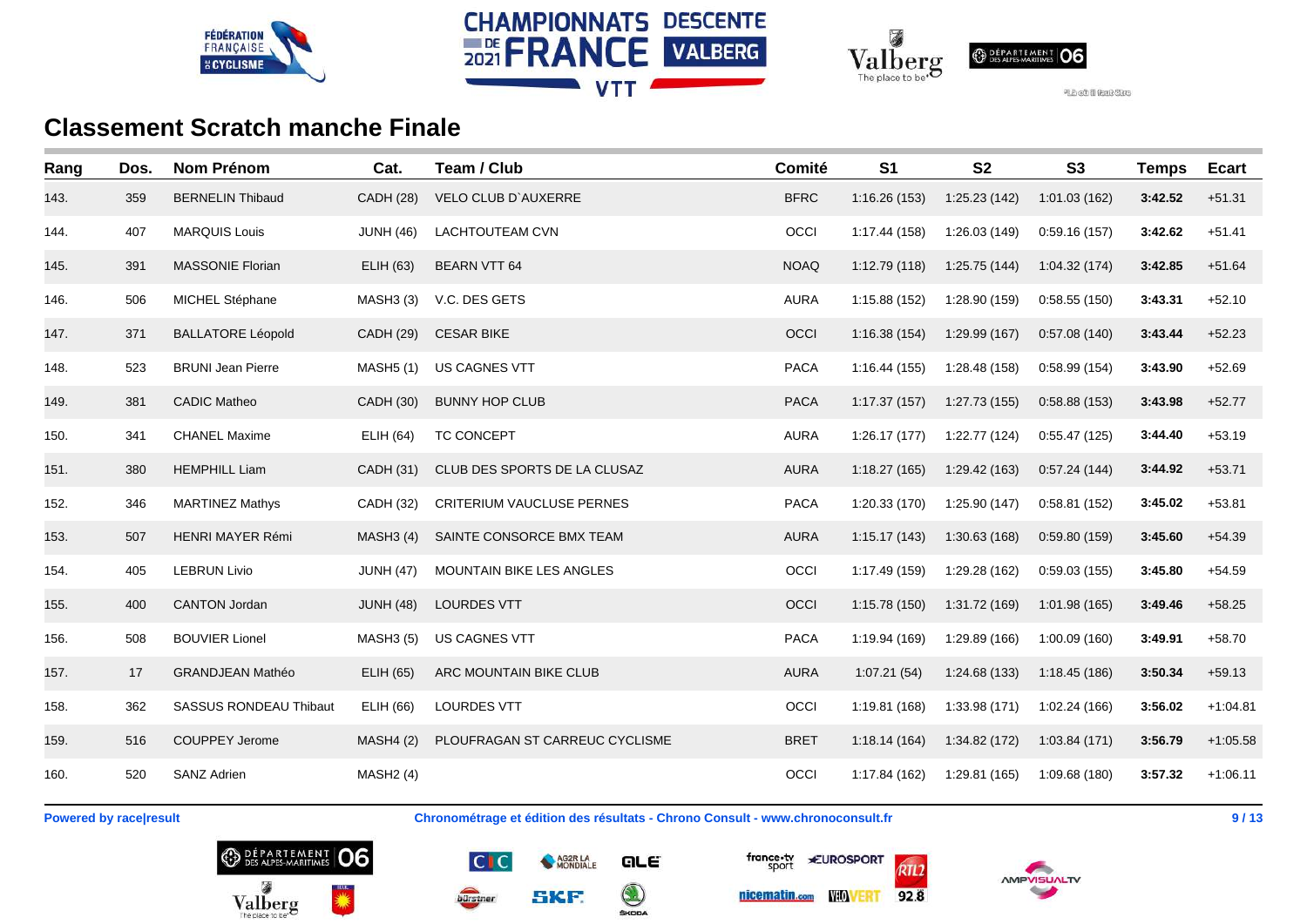





| Rang                          | Dos. | <b>Nom Prénom</b>       | Cat.             | Team / Club                                                                    | Comité      | S <sub>1</sub>                       | <b>S2</b>     | S <sub>3</sub> | <b>Temps</b> | <b>Ecart</b> |
|-------------------------------|------|-------------------------|------------------|--------------------------------------------------------------------------------|-------------|--------------------------------------|---------------|----------------|--------------|--------------|
| 161.                          | 509  | <b>BOUCHEZ Maxime</b>   | <b>MASH4 (3)</b> | CALVISSON VTT                                                                  | OCCI        | 1:21.39 (172)                        | 1:33.48 (170) | 1:03.99 (172)  | 3:58.85      | $+1:07.64$   |
| 162.                          | 358  | MURACCIOLE Lucas        | CADH (33)        | CALVISSON VTT                                                                  | OCCI        | 1:21.57(174)                         | 1:37.45 (175) | 1:01.22(163)   | 4:00.23      | $+1:09.02$   |
| 163.                          | 364  | SOUCAS Gauthier         | <b>ELIH (67)</b> | MOUNTAIN BIKE LES ANGLES                                                       | OCCI        | 1:21.53(173)                         | 1:36.93 (174) | 1:03.41 (169)  | 4:01.87      | $+1:10.66$   |
| 164.                          | 510  | SPIRKEL Nicolas         | MASH1 (3)        | ORLEANS LOIRET CYCLISME                                                        | CEVL        | 1:21.57(175)                         | 1:38.12 (176) | 1:04.10 (173)  | 4:03.78      | $+1:12.57$   |
| 165.                          | 360  | <b>ROCA Raphael</b>     | <b>JUNH (49)</b> | <b>CESAR BIKE</b>                                                              | OCCI        | 1:22.68(176)                         | 1:38.14(177)  | 1:03.75 (170)  | 4:04.56      | $+1:13.35$   |
| 166.                          | 382  | <b>DEMARTY Noa</b>      | <b>CADH (34)</b> | <b>MTB MARTIGUES</b>                                                           | <b>PACA</b> | 1:20.94(171)                         | 1:40.65 (178) | 1:04.71 (175)  | 4:06.29      | $+1:15.08$   |
| 167.                          | 22   | <b>GUIONNET lan</b>     | <b>ELIH (68)</b> | <b>BUNNY HOP CLUB</b>                                                          | <b>PACA</b> | 1:05.03(28)                          | 1:22.51(119)  | 1:40.13 (189)  | 4:07.67      | $+1:16.46$   |
| 168.                          | 424  | <b>DOUCHET Baptiste</b> | <b>JUNH (50)</b> | US CAGNES/MER VTT                                                              | <b>PACA</b> | 1:51.94 (188)                        | 1:27.36 (154) | 0:55.89(132)   | 4:15.18      | $+1:23.97$   |
| 169.                          | 327  | MAUPAS Jordan           | ELIH (69)        | AC ORSAY                                                                       | <b>IDFR</b> | 1:07.79(60)                          | 1:50.25 (182) | 1:20.80(187)   | 4:18.83      | $+1:27.62$   |
| 170.                          | 425  | JODAR Dylan             | <b>CADH (35)</b> | CYCLO CLUB DE VENCE                                                            | <b>PACA</b> | 1:30.27 (179)                        | 1:43.37 (179) | 1:05.63 (176)  | 4:19.26      | $+1:28.05$   |
| 171.                          | 427  | QUILLON Kenzo           | <b>CADH (36)</b> | US CAGNES/MER VTT                                                              | <b>PACA</b> | 1:30.81(181)                         | 1:49.81 (181) | 1:06.95 (178)  | 4:27.56      | $+1:36.35$   |
| 172.                          | 512  | <b>DALVET Pierre</b>    | <b>MASH4 (4)</b> | <b>ISSOIRE MOUNTAIN BIKE</b>                                                   | <b>AURA</b> | 1:34.44 (186)                        | 1:55.10 (186) | 1:16.24 (184)  | 4:45.78      | $+1:54.57$   |
| 173.                          | 515  | <b>GUIBAL Remi</b>      | <b>MASH5 (2)</b> | CLUB CYCLISTE UBAYE                                                            | <b>PACA</b> | 1:31.90(183)                         | 2:12.93 (188) | 1:17.43 (185)  | 5:02.26      | $+2:11.05$   |
| 174.                          | 514  | <b>WILCZYNSKI Eric</b>  | <b>MASH6 (1)</b> | US CAGNES/MER VTT                                                              | <b>PACA</b> | 1:36.17(187)                         | 2:21.70 (189) | 1:21.27 (188)  | 5:19.14      | $+2:27.93$   |
| 175.                          | 399  | <b>HOCHET Alex</b>      | <b>JUNH (51)</b> | ECOLE VTT DU LIE                                                               | <b>BRET</b> | 3:18.92(189)                         | 1:53.89 (185) | 1:00.70(161)   | 6:13.51      | $+3:22.30$   |
| <b>Abandons</b>               |      |                         |                  |                                                                                |             |                                      |               |                |              |              |
| <b>DNF</b>                    | 307  | <b>TAILLEFER Cédric</b> | ELIH             | FRF RACE COMPANY                                                               | <b>PACA</b> | 1:07.04                              | 3:44.17       |                | <b>DNF</b>   |              |
|                               |      |                         |                  |                                                                                |             |                                      |               |                |              |              |
| <b>Powered by race result</b> |      |                         |                  | Chronométrage et édition des résultats - Chrono Consult - www.chronoconsult.fr |             |                                      |               |                |              | 10/13        |
|                               |      | <b>BEPARTEMENT 06</b>   |                  | <b>CIC</b><br>AG2R LA<br>QLE                                                   | france.tv   | <b>*EUROSPORT</b><br>6n <sub>2</sub> |               |                |              |              |

 $\bigcirc$ 

**SKF** 

bürstner





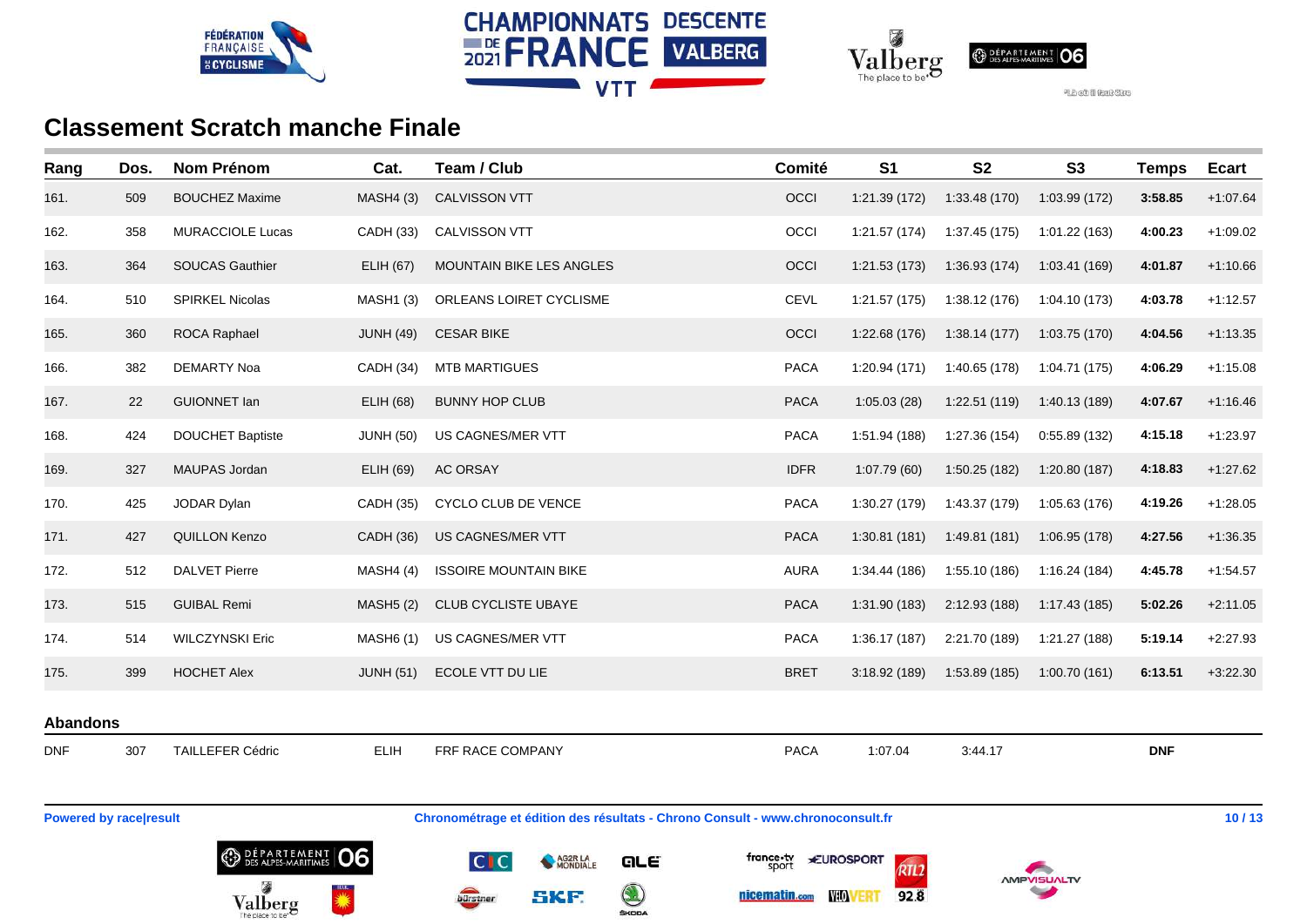





| Rang                | Dos. | <b>Nom Prénom</b>        | Cat.        | Team / Club            | Comité      | S <sub>1</sub> | <b>S2</b> | S <sub>3</sub> | <b>Temps</b> | <b>Ecart</b> |
|---------------------|------|--------------------------|-------------|------------------------|-------------|----------------|-----------|----------------|--------------|--------------|
| <b>Disqualifiés</b> |      |                          |             |                        |             |                |           |                |              |              |
| <b>DSQ</b>          | 45   | VANREUSEL Kélian         | <b>JUNH</b> | ARC MOUNTAIN BIKE CLUB | <b>AURA</b> | 1:07.17        | 1:15.41   | $0:50.55(-1)$  | <b>DSQ</b>   |              |
| <b>Non Partants</b> |      |                          |             |                        |             |                |           |                |              |              |
| <b>DNS</b>          | 9    | FRIXTALON Hugo           | <b>ELIH</b> | COMMENCAL / 100%       | OCCI        |                |           |                | <b>DNS</b>   |              |
| <b>DNS</b>          | 16   | <b>CHATANAY Valentin</b> | <b>ELIH</b> | <b>SCOTT MANIGOD</b>   | <b>AURA</b> |                |           |                | <b>DNS</b>   |              |
| <b>DNS</b>          | 19   | PAYET Florent            | <b>ELIH</b> | SCOTT DH FACTORY       | LREU        |                |           |                | <b>DNS</b>   |              |
| <b>DNS</b>          | 27   | <b>MARTIN Loïc</b>       | <b>JUNH</b> | X1 RACING              | OCCI        |                |           |                | <b>DNS</b>   |              |
| <b>DNS</b>          | 29   | ANGLADE Maël             | <b>JUNH</b> | CSO MILLAU-AVEYRON     | OCCI        |                |           |                | <b>DNS</b>   |              |
| <b>DNS</b>          | 39   | JOUVENAL Vincent         | CADH        | A.C. BOLLENE           | <b>PACA</b> |                |           |                | <b>DNS</b>   |              |
| <b>DNS</b>          | 50   | <b>BINET Tom</b>         | <b>JUNH</b> | FREJUS GRAVITY         | <b>PACA</b> |                |           |                | <b>DNS</b>   |              |
| <b>DNS</b>          | 206  | <b>LOHNER Laura</b>      | <b>ELIF</b> | CRAN GEVRIER VTT       | AURA        |                |           |                | <b>DNS</b>   |              |
| <b>DNS</b>          | 212  | <b>LASSUS Alizes</b>     | <b>JUNF</b> | FREJUS GRAVITY         | <b>PACA</b> |                |           |                | <b>DNS</b>   |              |
| <b>DNS</b>          | 221  | <b>FONTAINE Adelina</b>  | <b>ELIF</b> | <b>RIDING COMPANY</b>  | LREU        |                |           |                | <b>DNS</b>   |              |
| <b>DNS</b>          | 222  | <b>LANGLOIS Suzy</b>     | <b>JUNF</b> | ARC MOUNTAIN BIKE CLUB | <b>AURA</b> |                |           |                | <b>DNS</b>   |              |
| <b>DNS</b>          | 225  | <b>BERNARD Lou</b>       | <b>JUNF</b> | ROUSSY BIKE CLUB       | <b>GEST</b> |                |           |                | <b>DNS</b>   |              |
| <b>DNS</b>          | 227  | PLANQUART Lily           | <b>JUNF</b> | TRIBAL SPORT           | PACA        |                |           |                | <b>DNS</b>   |              |
| <b>DNS</b>          | 310  | PENA Guillaume           | ELIH        | <b>FREEMAN</b>         | OCCI        |                |           |                | <b>DNS</b>   |              |

**Powered by race|result Chronométrage et édition des résultats - Chrono Consult - www.chronoconsult.fr 11 / 13**







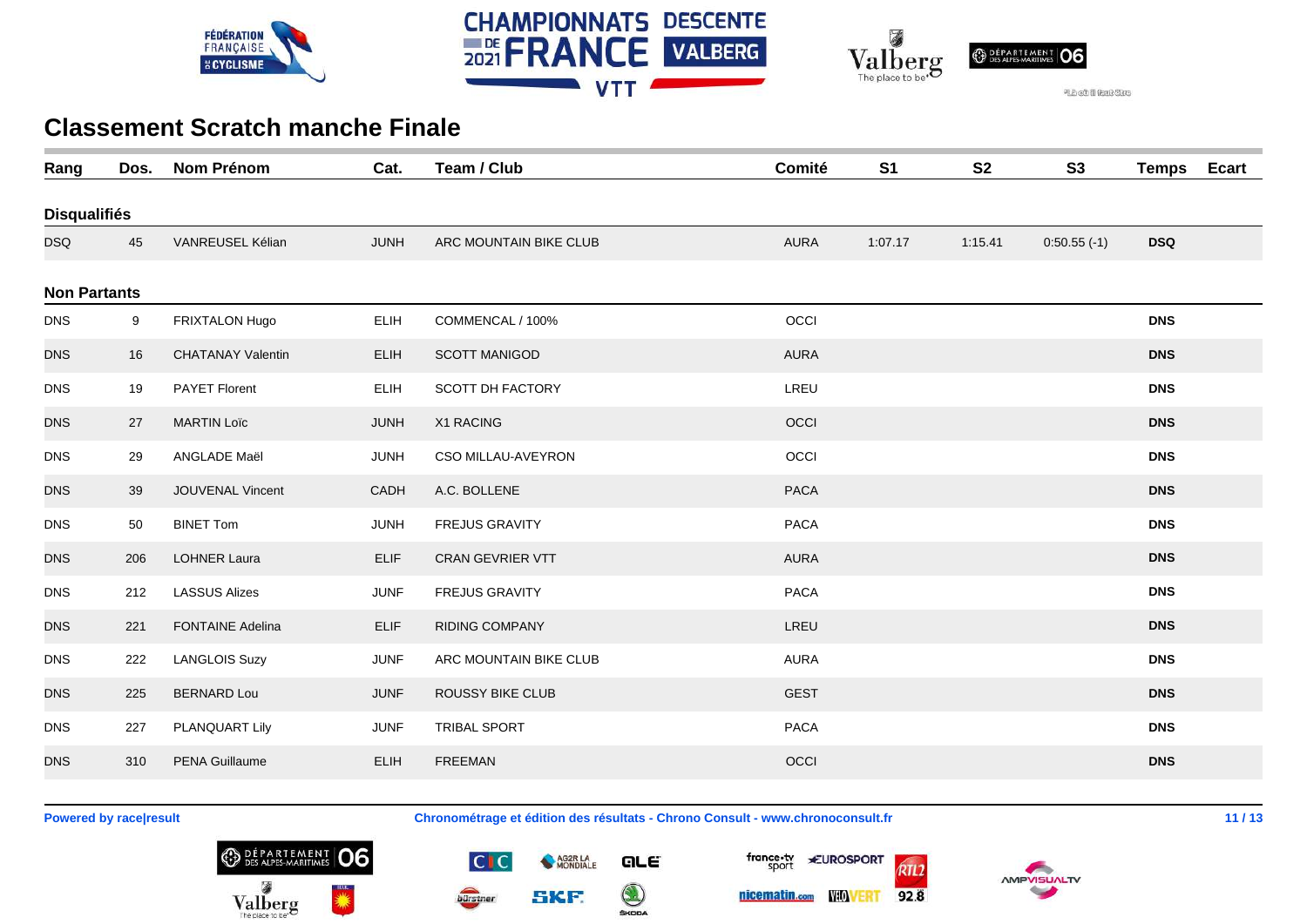





| Rang       | Dos. | <b>Nom Prénom</b>         | Cat.        | Team / Club                  | Comité      | S <sub>1</sub> | <b>S2</b> | S3 | <b>Temps</b> | <b>Ecart</b> |
|------------|------|---------------------------|-------------|------------------------------|-------------|----------------|-----------|----|--------------|--------------|
| <b>DNS</b> | 321  | PEIZERAT Emile            | <b>ELIH</b> | <b>GRESI FREE RIDE</b>       | <b>AURA</b> |                |           |    | <b>DNS</b>   |              |
| <b>DNS</b> | 330  | <b>BOUQUET Erwan</b>      | <b>JUNH</b> | <b>BEARN VTT 64</b>          | <b>NOAQ</b> |                |           |    | <b>DNS</b>   |              |
| <b>DNS</b> | 336  | NOHARET Florian           | <b>JUNH</b> | FREEMAN                      | OCCI        |                |           |    | <b>DNS</b>   |              |
| <b>DNS</b> | 340  | <b>PELLE Lucas</b>        | <b>ELIH</b> | <b>GRESI FREE RIDE</b>       | <b>AURA</b> |                |           |    | <b>DNS</b>   |              |
| <b>DNS</b> | 343  | <b>AUGER Freddy</b>       | ELIH        |                              | PACA        |                |           |    | <b>DNS</b>   |              |
| <b>DNS</b> | 345  | <b>MUNOZ Xavier</b>       | ELIH        | CLUB VTT D'IRIGNY (JSI)      | <b>AURA</b> |                |           |    | <b>DNS</b>   |              |
| <b>DNS</b> | 349  | <b>DALVET Denis</b>       | ELIH        | <b>ISSOIRE MOUNTAIN BIKE</b> | <b>AURA</b> |                |           |    | <b>DNS</b>   |              |
| <b>DNS</b> | 354  | <b>DESEBE Luca</b>        | <b>ELIH</b> | V.C. DES GETS                | <b>AURA</b> |                |           |    | <b>DNS</b>   |              |
| <b>DNS</b> | 355  | PECOUL Gaël               | <b>ELIH</b> | <b>SCOTT MANIGOD</b>         | AURA        |                |           |    | <b>DNS</b>   |              |
| <b>DNS</b> | 356  | POLI Thomas               | CADH        | <b>TRIBAL SPORT</b>          | <b>PACA</b> |                |           |    | <b>DNS</b>   |              |
| <b>DNS</b> | 361  | <b>AUROUX Jules</b>       | CADH        | <b>FREJUS GRAVITY</b>        | <b>PACA</b> |                |           |    | <b>DNS</b>   |              |
| <b>DNS</b> | 369  | <b>IONITOAE Igor</b>      | CADH        | VTT LA ROCHETTE              | <b>IDFR</b> |                |           |    | <b>DNS</b>   |              |
| <b>DNS</b> | 373  | PLANQUART Ethan           | CADH        | <b>TRIBAL SPORT</b>          | <b>PACA</b> |                |           |    | <b>DNS</b>   |              |
| <b>DNS</b> | 378  | <b>VEISLINGER Thibaut</b> | CADH        | <b>MTB MARTIGUES</b>         | <b>PACA</b> |                |           |    | <b>DNS</b>   |              |
| <b>DNS</b> | 379  | PETIT BARA Boris          | CADH        | <b>BUNNY HOP CLUB</b>        | <b>PACA</b> |                |           |    | <b>DNS</b>   |              |
| <b>DNS</b> | 383  | <b>ORRE Raymond</b>       | <b>ELIH</b> | VELO CLUB DE SAINT DENIS     | LREU        |                |           |    | <b>DNS</b>   |              |
| <b>DNS</b> | 393  | <b>BROSSE Martin</b>      | ELIH        | <b>TEAM AXURIT</b>           | OCCI        |                |           |    | <b>DNS</b>   |              |
| <b>DNS</b> | 422  | <b>PETIT Tristan</b>      | <b>ELIH</b> | <b>BESSE SUPER-BESSE</b>     | <b>AURA</b> |                |           |    | <b>DNS</b>   |              |
|            |      |                           |             |                              |             |                |           |    |              |              |

**Powered by race|result Chronométrage et édition des résultats - Chrono Consult - www.chronoconsult.fr 12 / 13**